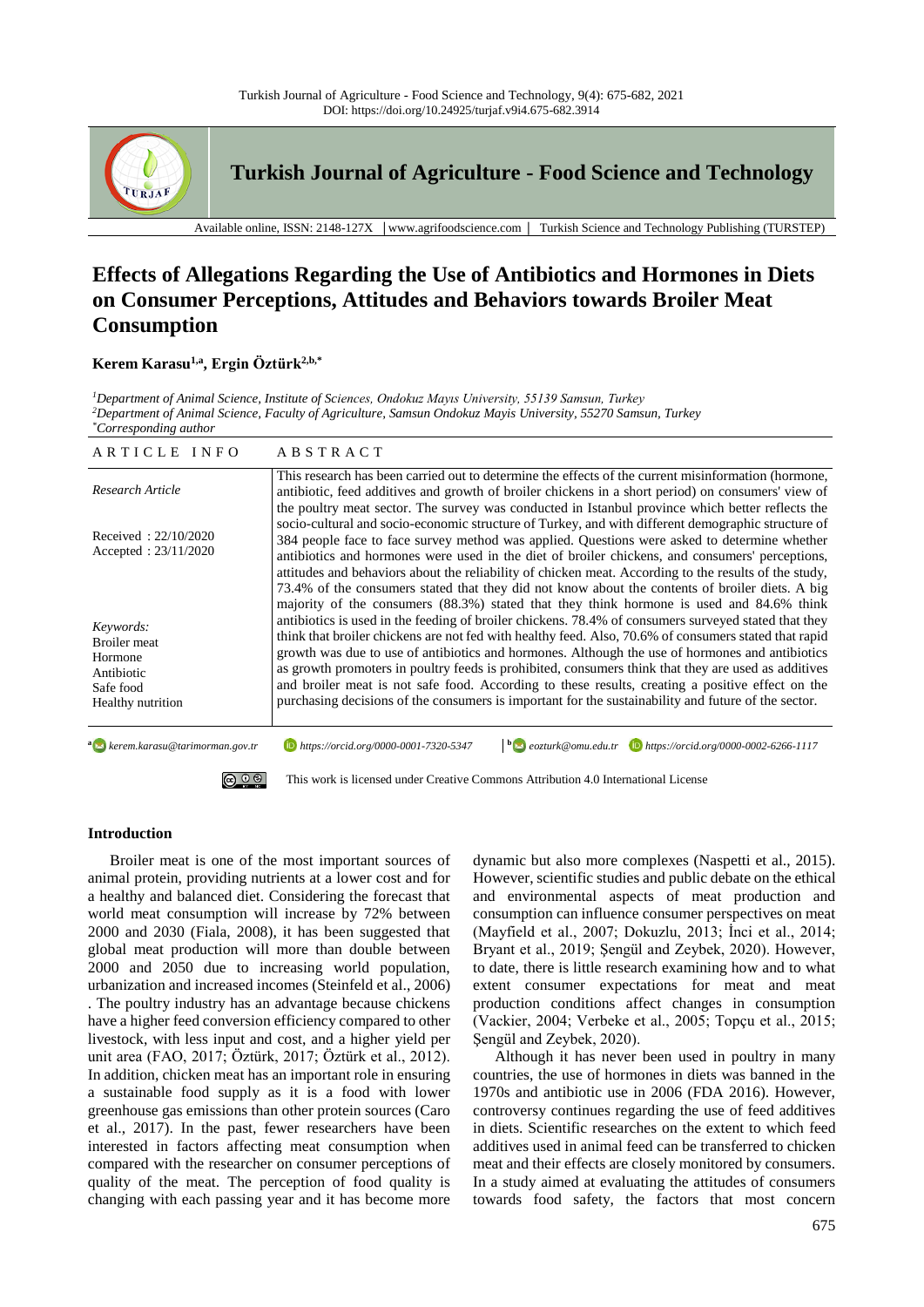consumers are; genetically modified organisms (GMO), artificial food color substances, meat, milk and poultry hormone and antibiotic residues, pesticide residues and food additives have been reported (Bekar, 2013; Demir and Aydin, 2018; Yang, 2017; Karasu and Ozturk, 2020). It has been reported in the written and visual media that speculations on poultry meat are seriously frightening beyond the fact that consumers are directed to avoid consuming poultry meat (Karadavut ve Taşkın, 2014). In many studies, it was reported that the incompatible news about the used the antibiotics and hormones in the broiler diets had a negative effect on chicken meat consumption (Verbeke, 2005; Topçu et al., 2015). Indeed, antimicrobials and growth hormones used to stimulate growth in animals cause controversy over the safety of livestock products (Jeong et al., 2010). Therefore, in this study, firstly, it was tried to determine how the consumers will react if hormone and antibiotics are used in the diet of broiler chickens. Secondly, it is aimed to investigate the level of consciousness of the consumer about hormones and antibiotics and whether they can be used in feeding. In addition, the awareness of feed additives used in chicken meat production was questioned and the changes in consumers' purchasing and general consumption trends were investigated.

#### **Material and Methods**

### *Questionnaire*

The survey asked a number of questions regarding the participants' subjective and objective knowledge about the composition of diets, and use of antibiotics and hormones. A quantitative questionnaire was developed to achieve the objectives of the study, and it was carried out face-to-face using the single-stage random sampling method in Istanbul between March and June 2017. All of the participants (384) were over the age of 18, the number of participants (Collins, 1986) and the location of residence was predetermined. A questionnaire was prepared to measure consumers' demographic characteristics, general purchasing preferences and behaviors, and broiler feed and product quality perceptions. Firstly, the participants were asked five questions regarding their age, gender, and educational status, number of individuals in the family and income status. In the second group of questions, it was questioned whether the consumers knew basic feeding information such as how broiler chickens are fed, what the mixed feeds consist of, their level of knowledge about GMO, what feed additives are included in diets. In the third group of questions, the awareness of antibiotics for therapeutic purposes and antibiotics for growth, and their perceptions, attitudes and behaviors about the awareness that hormones and antibiotics for growth are prohibited. Finally, the awareness of consumers about chickens, which are used in production for a year and fed on a free-range system for one or two months, has been questioned. A total of 34 questions was asked in our survey study. However, in this article, 11 questions about hormone and antibiotics were evaluated together with 5 demographic structures. However, the answers given to the three questions below are given as a table and the changes occurred, according to the demographic structure are evaluated in more detail.

- Do you think hormones are used in the diet of broiler chickens?
- How does the use of therapeutic antibiotics in the feeding of broilers affect your purchasing decision?
- What do you think is the most important factor for broiler chickens to gain a live weight of 2.5-3.0 kg in a short time (42 days)?

In the thesis, eight questions about antibiotics and hormones were asked, but some of them were either graphically shown in this article or the results were briefly interpreted.

- Do you believe that feed additives are natural or harmless to human health?
- If you know that feed additives are harmless, how does this affect your chicken meat consumption?
- Do you think that the use of antibiotics to prevent infections in broiler chickens is harmful to human health?
- How will the use of antibiotics for therapeutic purposes only in the feeding of broiler chickens affect your purchase decision?
- How does the addition of natural additives such as plant extracts, essential oils, enzymes, probiotics into broiler diets affect your purchase and consumption amount?
- Do you have any information about which feed additives are included in the diets of broiler chickens?
- How do you think feed additives such as mold inhibitors, toxin binders, antioxidants, emulgators that can be found in the diets of broiler chickens affect human health?
- Do you think chicken meat sold on the market is safe?

The questions in the questionnaire form were applied to the interviewers by the researchers themselves and explanatory information was provided when necessary. Data collection was carried out in one-to-one interviews with the participants on the grounds that there are many survey questions and that it will be better understood by explaining some of them. In this study, consumers' consumption trends were analyzed using the quartet and five-point Likert scale such as "does not affect at all"," little affects","more affects" and "I buy more".

## *Statistics*

Descriptive analysis and chi-square tests were used for the analysis of the data obtained from the survey. All statistical analyzes were performed in SPSS 21.0 program. Despite the fact that the number of pollsters is determined by statistical evaluation and is carried out with a limited number of pollsters, the results of this research can be reflected in the general population level, since face-to-face realization reflects the true feelings of the society.

#### **Results and Discussion**

## *The Answers of Questionnaires to Demographic Structure*

Of the 384 consumers surveyed, 51.6% are between the ages of 18 and 45, 34.1% are between the ages of 46 and 60, and 14.3% are over the age of 60. When education levels are analyzed, 66.9% of consumers are university graduates, 24% are secondary school and high school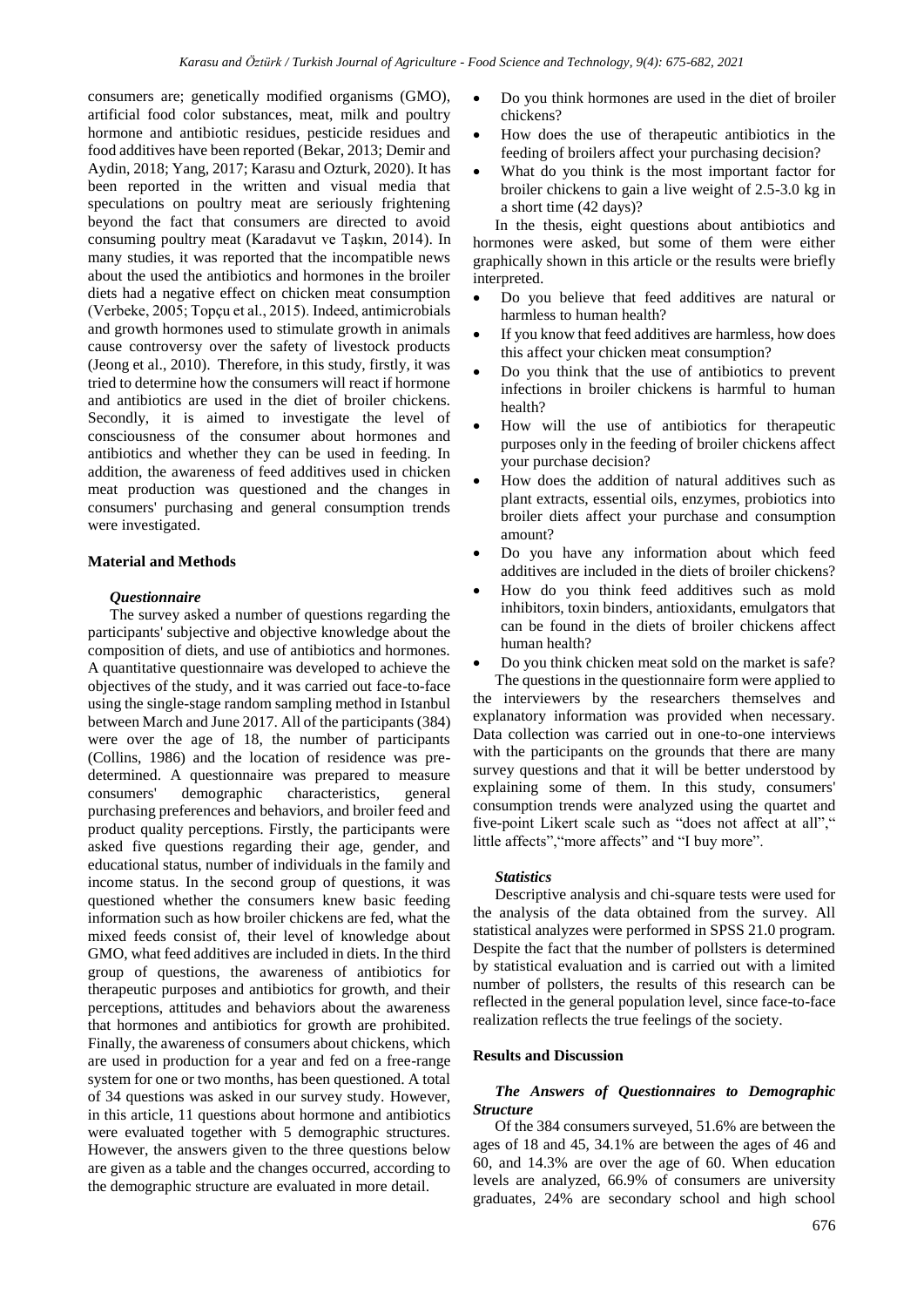graduates, 8.3% are primary school graduates and 0.8% are literate. 7.3% of consumers surveyed are between 0 - 500 USD, 26.3% between 500 - 1.000 USD, 40.4% between 1.000 - 1.500 USD per month, 20.8% between 1.500 - 3.000 USD and 5.2% stated that they earned more than 3.000 USD. 86.7% of the respondents reported that they consumed broiler meat and 13.3% did not consume broiler meat.

## *Responds of Questionnaires*

As explained in the method, 11 questions of the survey study are directly related to the awareness, perception, attitude and behavior regarding the use of antibiotics and hormones. Firstly, the following eight of these questions

are shown graphically and/or the results obtained are briefly interpreted. Do you think that hormones are used in feeding the broiler chickens? Was asked to person serveyed (Table 1). A big majority of the consumers (88.3%) stated that they think hormone is used in the feeding of broiler chickens and only 11.7% of them think that hormones are not used in production. In our study, 78.4% of consumers surveyed stated that they think that broiler chickens are not fed with healthy feed, while only 21.6% say they think they are fed with healthy feed. While 73.4% of the consumers stated that they did not know about the contents of broiler diets, 26.6% stated that they had knowledge. The subject of using hormones in meat production attracts great attention from the media, consumers and other sources.

Table 1. Change of consumer opinion on whether or not to use hormones in broiler feeds by gender, age, number of family members, education and income  $(N = 384)$ 

|                  | ${\bf N}$ |                | Yes               |                        |             | N <sub>o</sub>    |                  |          |           |  |  |
|------------------|-----------|----------------|-------------------|------------------------|-------------|-------------------|------------------|----------|-----------|--|--|
|                  |           | n              | $\%$ <sup>a</sup> | $\frac{9}{6}$          | $\mathbf n$ | $\%$ <sup>a</sup> | $\frac{6}{6}$    | $\chi^2$ | ${\bf P}$ |  |  |
| Gender           |           |                |                   |                        |             |                   |                  |          |           |  |  |
| Male             | 186       | 168            | 43.8              | 90                     | 18          | 4.7               | 10               | 1.453    | 0.267     |  |  |
| Female           | 198       | 171            | 44.5              | 86                     | 27          | 7                 | 14               |          |           |  |  |
| Age              |           |                |                   |                        |             |                   |                  |          |           |  |  |
| $18 - 45$        | 198       | 175            | 45.6              | $\overline{88}$        | 23          | 6                 | 12               |          |           |  |  |
| $46 - 60$        | 131       | 116            | 30.2              | 89                     | 15          | 3.9               | 11               | 0.065    | 0.968     |  |  |
| 61>              | 55        | 48             | 12.5              | 87                     | 7           | 1.8               | 13               |          |           |  |  |
| Family size      |           |                |                   |                        |             |                   |                  |          |           |  |  |
| $\boldsymbol{2}$ | 45        | 45             | 11.7              | 100                    | $\Omega$    | $\Omega$          | $\boldsymbol{0}$ |          |           |  |  |
| 3                | 48        | 45             | 11.7              | 94                     | 3           | 0.8               | 6                |          | < 0.001   |  |  |
| 4                | 193       | 157            | 40.9              | 81                     | 36          | 9.4               | 19               | 21.100   |           |  |  |
| 5                | 65        | 59             | 15.4              | 91                     | 6           | 1.6               | 9                |          |           |  |  |
| 6                | 33        | $\overline{0}$ | $\Omega$          | $\mathbf{0}$           | 33          | 8.6               | 100              |          |           |  |  |
|                  |           |                |                   | <b>Education</b> level |             |                   |                  |          |           |  |  |
| Primary          | 34        | 31             | 8.1               | 91                     | 3           | 0.8               | 9                |          |           |  |  |
| Secondary        | 93        | 90             | 23.4              | 97                     | 3           | 0.8               | 3                | 9.727    | 0.008     |  |  |
| University       | 257       | 218            | 56.8              | 85                     | 39          | 10.2              | 15               |          |           |  |  |
| Income, USD      |           |                |                   |                        |             |                   |                  |          |           |  |  |
| < 500            | 28        | $22\,$         | 5.7               | 79                     | 6           | 1.6               | 21               |          |           |  |  |
| 500-1000         | 101       | 98             | 25.5              | 97                     | 3           | 0.8               | 3                |          | < 0.001   |  |  |
| 1000-1500        | 155       | 140            | 36.5              | 90                     | 15          | 3.9               | 10               | 18.974   |           |  |  |
| >1500            | 100       | 79             | 20.6              | 79                     | 21          | 5.5               | 21               |          |           |  |  |

a: percent of total respondents, b: percent of related factors

In our experiment, no relationship was found between the knowledge of whether or not to use hormones in the feeding of broilers and the gender and age knowledge of the consumers. As the education of consumers increases, the belief that hormone is used in the diet of broiler chickens decreases, and it is believed that hormones are used as their education decreases. On the other hand, as the number of family members increases, belief about hormone use decreases. Consumers with an income between 500 USD and 1500 USD are more likely to believe that hormones are used in the diet of broilers (Table 1) despite the fact that added hormones are banned in production. Although the use of hormones and antibiotics as growth factors in poultry feed is prohibited, it is claimed that broiler meat is not safe food by claiming that they are used as additives. Demir and Aydın (2018) reported that 70% of consumers perceive chicken meat as risky in line with the news about the use of hormones and antibiotics. Yang (2017) determined in his study, he conducted in Oklahoma that hormone use negatively affected consumer preferences. It was reported that as the education and income status of the consumers increased, the rate of those who thought that chicken meat was risky in terms of hormones and antibiotics and the rate of those who reduced their consumption in line with the news (Demir and Aydın, 2018). All news and articles written in two different national newspapers were analyzed to describe and compare the use of antibiotics and hormones in poultry production between 1994 and 2014 in the United States. It has been determined that the number of texts written about the awareness and concerns of consumers about the use of antibiotics and/or hormones in poultry production, the regulation of the use of antibiotics in poultry production, their intended use and transparency have increased (Edgar et al., 2017).

Lusk and Briggeman (2009) examined the effects of taste, price, safety, nutrition, tradition, origin, justice, naturalness, appearance and environmental characteristics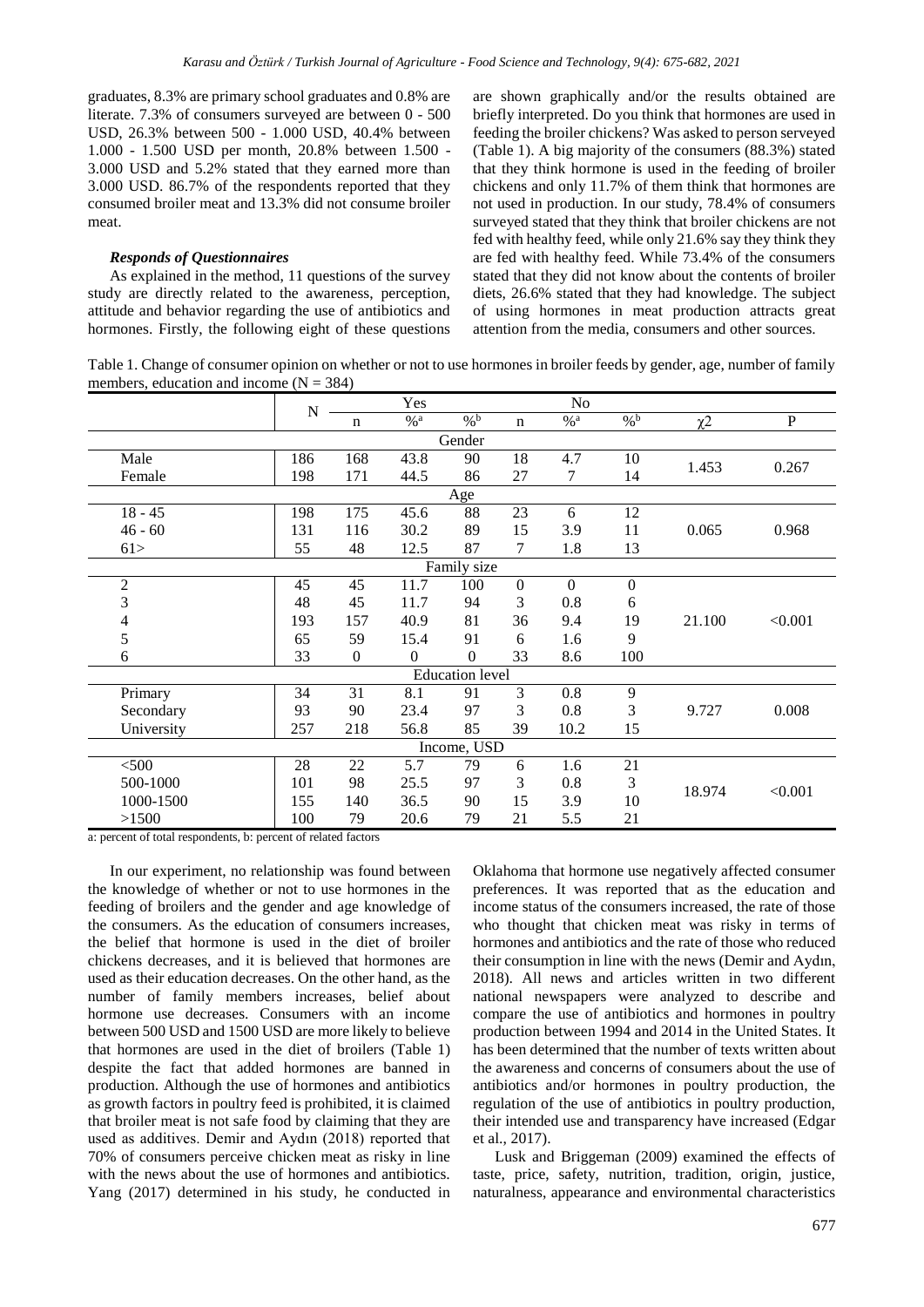on consumer attitudes. He determined that the most important food characteristics for consumers are food safety, price and taste. Consumers' reactions to food safety risks are affected by demographic characteristics such as gender, age, (Kirk et al., 2002), income (Kılıç et al., 2020), and education (Kirk et al., 2002; Kılıç et al., 2020). Kubberød et al. (2002) showed that aversion to red meat varieties was more common in women than men.

Growth hormone or somatotropin hormone stimulates growth, cell production and regeneration in humans and animals. These products, which have a very short half-life, are rapidly excreted in the feces and urine after being metabolized and broken down in the animal's organs; consequently, no beta-agonist is stored in animal tissues. In order for growth hormone to be successful, chickens had to be injected every day and several times a day. However, such an application is not possible in terms of logistics. Also, only 2 to 5% of the estrogen taken into the body can remain active form, it is metabolized in the intestinal mucosa and 90% of it is inactivated in the liver. All these hormones act as growth promoters in animals to provide greater live weight and feed utilization. It is estimated that more than 90 percent of beef cattle in the USA are used hormones to improve weight gain (USDA, 2013). While the use of hormones in poultry and pig production is banned in the EU and the US (USDA, 2017), other growth promoters (beta-agonists) are also used in 60% to 80% of beef cattle in the USA (PSE, 2016). Although the use of hormones in poultry production is illegal, consumers disagree with the view that hormones are never given to poultry (Donoghue, 2003). On the other hand, there are studies (Donoghue, 2003; Verbeke and Viaene, 1999) that support the knowledge that antibiotic levels are safe and hormones are not used in traditionally produced poultry. It has been reported that consumers are willing to pay more because natural or organic chicken meats are healthier and contain less pesticides, hormones and antibiotics (Van Loo et al., 2010; Sismanoglou and Tzimitra-Kalogianni, 2011). The rates of hormone use perceived by the consumer are 99% different from the actual hormone use rates. Unfortunately, consumers underestimate the use of hormones in beef and overestimate the use of hormones in pigs and poultry (Yang et al., 2017). This may make consumers think that hormones are used in meat production in general. Thus, consumer perception of the use of hormones in different types of livestock does not match the facts. Indeed, consumers believe that beef is produced without hormones, but hormones are used in the production of pork and poultry, although hormones are not used in the production (Yang et al., 2017). Since consumer beliefs affect preference, it is recommended to determine consumer beliefs in consumer preference research (Verbeke et al., 2005; Verbeke et al., 2013; Lusk, Schroeder and Tonsor, 2014). Meat demand is also affected by the misconceptions of consumers about the use of hormones in different livestock. On the other hand, labeled products can lead consumers to believe that they are different or healthier than products without labels. The hormone-free label is influenced by the consumer's perception of hormone use and demographic characteristics (Yang et al., 2017). Misconceptions of consumers regarding the use of hormones in the meat industry affect their food choices. Considering that many consumers do not directly participate in food production, it can be said that they make food choices with false beliefs about production claims (Yang et al., 2017).

It was also aimed to determine how the use of therapeutic antibiotics in the feeding of broiler chickens affects the purchasing decision of the consumers in this study. To the surveyors, how does the use of therapeutic antibiotics in the feeding of broilers affect your purchasing decision? The question has been asked (Table 2). 11.2% of the consumers stated that it would not affect their purchasing decisions at all, 39.1% would affect it little, 47.4% would affect it a lot, and 2.3% would buy more. The results of a survey show that the acceptability of antibiotic use was influenced by the participants having objective information about antibiotic use and antibiotic resistance (Gulab, 2018). Gulab, (2018) reported that attitudes towards animal welfare and demographic characteristics such as age, gender and race affect the acceptance conditions of antibiotic use in animals. In our study, it was determined that the knowledge of using antibiotics in feeding broilers according to age, educational status and the number of family members creates a different response on purchase. It has been reported that consumption of chicken meat products does not differ between age groups from the age of 25 to the oldest population and that males consume more chicken than females (Knierim, 2006).

The effect of therapeutic antibiotic use on meat consumption in broilers was not found to be related to the education and income levels of consumers, but differences were found in terms of gender, age and number of family members. It has been found that the knowledge of antibiotics used for therapeutic purposes affects the purchasing decision of male consumers more positively, and consumers between the ages of 18 and 45 are more positively affected by this information. It is understood that as the number of family members increases, the purchasing decision was affected more (Table 2). Beyond all that, it is concluded that the public's knowledge has an important connection to their attitudes and consumption of chicken meat (Erian and Phillips, 2017).

Antibiotics are used in animal nutrition for two main reasons. One of them is its use as a growth factor in the form of feed additives. The use of antibiotics in animal feeding in this form was banned in EU countries in 2016. The second is the use of antibiotics to treat diseases. In this form, antibiotic use is withdrawn 7 days before slaughter and antibiotic residue is not allowed in meat. In the United States, approximately 14,788 tons of antimicrobials were used in animals for both therapeutic and sub-therapeutic use (FDA 2015). MacDonald and Wang (2011) reported that 42% of broiler producers do not use sub-therapeutic antibiotics in the diet or water. However, antibiotic use and antibiotic resistance in animal production continue to be discussed today (Kennedy, 2013). Concerns about increased antimicrobial resistance led to the banning of antimicrobials as growth promoters in European countries. Following this, in the United States, the FDA banned the use of antibiotics to support weight gain in animal (FDA 2016).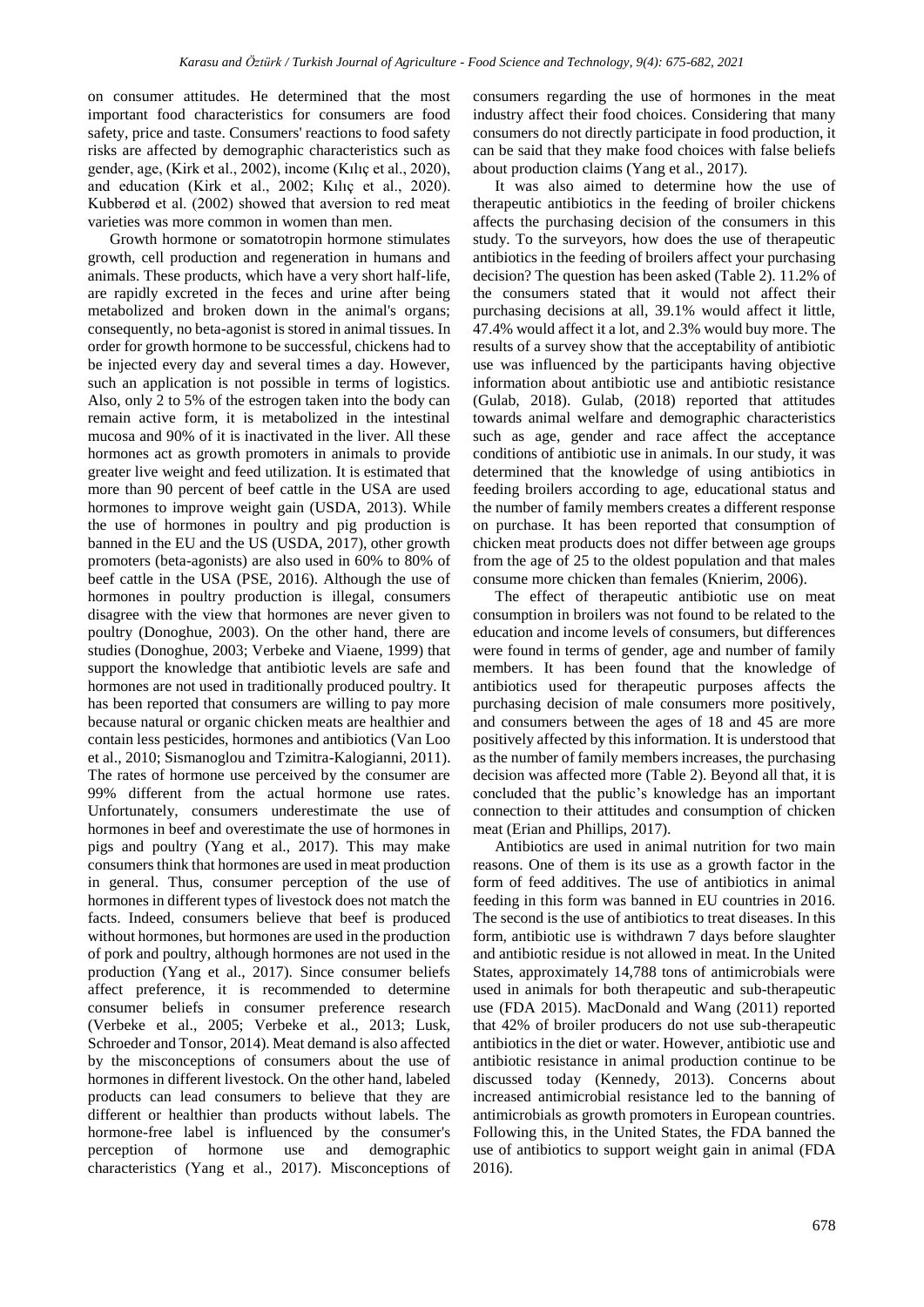|                         | N   |                | It doesn't effect |               | Effect a little |      |     | Effect a great deal    |                   |                 | I buy more   |              |                   |                     |             |
|-------------------------|-----|----------------|-------------------|---------------|-----------------|------|-----|------------------------|-------------------|-----------------|--------------|--------------|-------------------|---------------------|-------------|
|                         |     | N              | % a               | $\frac{0}{6}$ | $\mathbf n$     | % a  | % b | $\mathbf n$            | $\%$ <sup>a</sup> | $\frac{0}{6}$ b | $\mathbf n$  | % a          | $\%$ <sup>b</sup> | $\chi$ <sup>2</sup> | $\mathbf P$ |
| Gender                  |     |                |                   |               |                 |      |     |                        |                   |                 |              |              |                   |                     |             |
| Male                    | 186 | 11             | 2.9               | 6             | 72              | 18.8 | 39  | 97                     | 25.3              | 52              | 6            | 1.6          | 3                 | 11.924              | 0.008       |
| Female                  | 198 | 32             | 8.3               | 16            | 78              | 20.3 | 39  | 85                     | 22.1              | 43              | 3            | 0.8          | 2                 |                     |             |
| Age                     |     |                |                   |               |                 |      |     |                        |                   |                 |              |              |                   |                     |             |
| $18 - 45$               | 198 | 15             | 3.9               | 8             | 72              | 18.8 | 36  | 108                    | 28.1              | 55              | 3            | 0.8          | $\overline{2}$    |                     |             |
| $46 - 60$               | 131 | 8              | 2.1               | 6             | 56              | 14.6 | 43  | 64                     | 16.7              | 49              | 3            | 0.8          | 2                 | 52.246              | 0.001       |
| 61>                     | 55  | 20             | 5.2               | 36            | 22              | 5.7  | 40  | 10                     | 2.6               | 18              | 3            | 0.8          | 5                 |                     |             |
| Number of family member |     |                |                   |               |                 |      |     |                        |                   |                 |              |              |                   |                     |             |
| $\overline{2}$          | 45  | $\overline{7}$ | 1.8               | 15            | 13              | 3.4  | 29  | 22                     | 5.7               | 49              | 3            | 0.8          | 7                 |                     |             |
| 3                       | 48  | 8              | 2.1               | 17            | 23              | 6    | 48  | 17                     | 4.4               | 35              | $\Omega$     | $\Omega$     | $\overline{0}$    |                     |             |
| 4                       | 193 | 20             | 5.2               | 10            | 66              | 17.2 | 34  | 104                    | 27.1              | 54              | 3            | 0.8          | 2                 | 31.880              | 0.001       |
| 5                       | 65  | 8              | 2.1               | 12            | 35              | 9.1  | 54  | 22                     | 5.7               | 34              | $\Omega$     | $\Omega$     | $\overline{0}$    |                     |             |
| 6                       | 33  | $\mathbf{0}$   | $\overline{0}$    | $\Omega$      | 13              | 3.4  | 39  | 17                     | 4.4               | 52              | 3            | 0.8          | 9                 |                     |             |
|                         |     |                |                   |               |                 |      |     | <b>Education</b> level |                   |                 |              |              |                   |                     |             |
| Primary                 | 34  | $\overline{4}$ |                   | 12            | 13              | 3.4  | 38  | 17                     | 4.4               | 50              | $\theta$     | $\theta$     | $\mathbf{0}$      |                     |             |
| Secondary               | 93  | $\overline{4}$ |                   | 4             | 41              | 10.7 | 44  | 48                     | 12.5              | 52              | $\mathbf{0}$ | $\mathbf{0}$ | $\overline{0}$    | 11.139              | 0.084       |
| University              | 257 | 35             | 9.1               | 14            | 96              | 25   | 37  | 117                    | 30.5              | 46              | 9            | 2.3          | 4                 |                     |             |
| Income, USD             |     |                |                   |               |                 |      |     |                        |                   |                 |              |              |                   |                     |             |
| $<$ 500                 | 28  | 4              | 1                 | 14            | 13              | 3.4  | 46  | 11                     | 2.9               | 39              | $\Omega$     | $\mathbf{0}$ | $\mathbf{0}$      |                     |             |
| 500-1000                | 101 | 7              | 1.8               | 7             | 35              | 9.1  | 35  | 53                     | 13.8              | 52              | 6            | 1.6          | 6                 |                     | 0.089       |
| 1000-1500               | 155 | 16             | 4.2               | 10            | 65              | 16.9 | 42  | 71                     | 18.5              | 46              | 3            | 0.8          | $\overline{2}$    | 15.048              |             |
| >1500                   | 100 | 16             | 4.2               | 16            | 37              | 9.6  | 37  | 47                     | 12.2              | 47              | $\theta$     | $\mathbf{0}$ | $\boldsymbol{0}$  |                     |             |

Table 2. The effects of the use of therapeutic antibiotics in the diet of broilers on the purchasing decision of consumers and its change according to the socio-economic structure

a: percent of total respondents, b: percent of related factors



84.6 15.4  $\blacksquare$  1 think it is harmless  $\blacksquare$  I think it is not harmless

Figure 1. What do you think about the food security of chicken meats sold in markets?





4.4 7.6 20.3 67.7 ■It doesn't effect ■ Effect a little Effect a great deal I buy more

harmless to human health?

Figure 3. Do you think that feed additives are natural or Figure 4. How does knowing that feed additives are natural or harmless will affect your chicken meat consumption?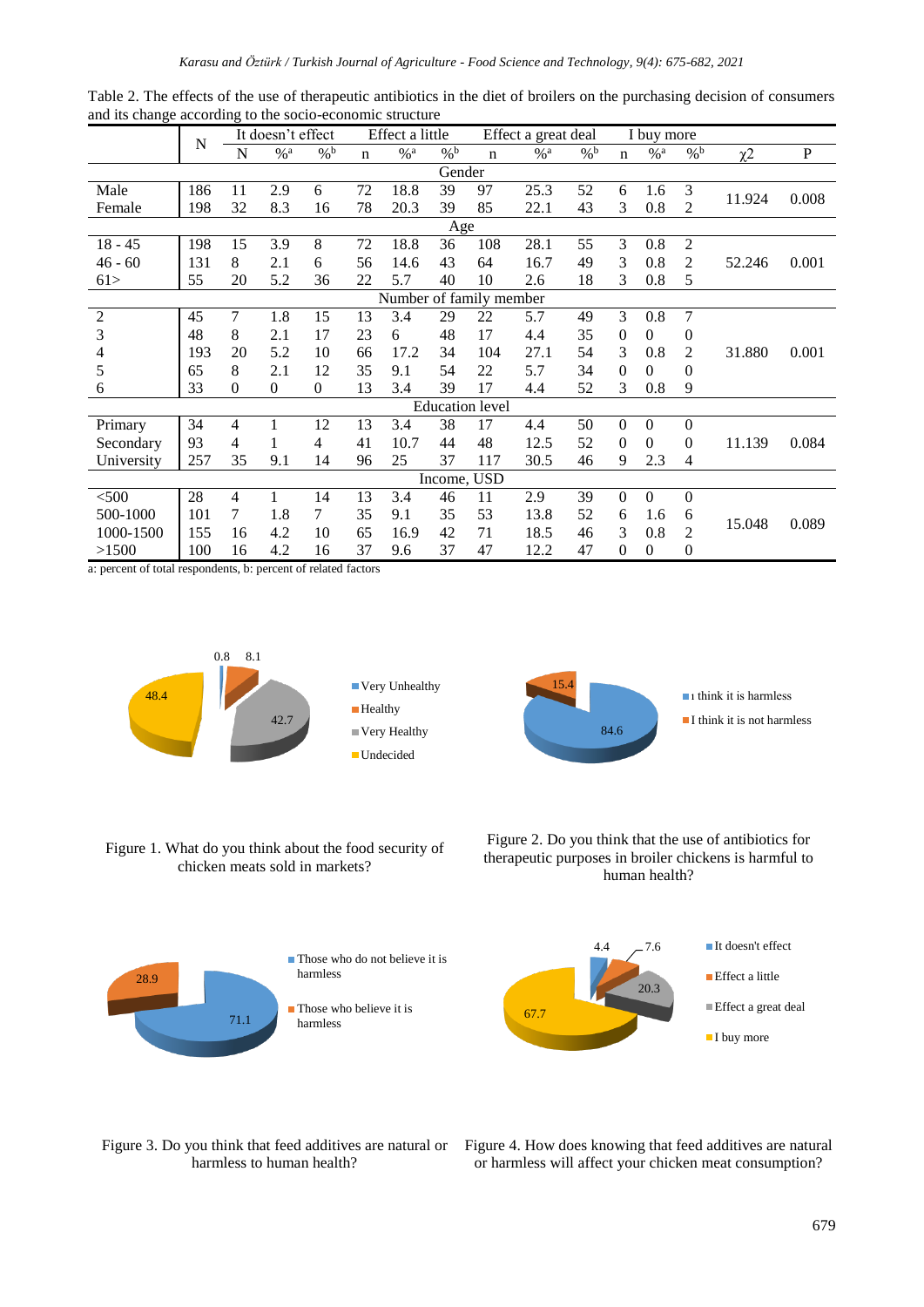Do you think chicken meats on the market are safe? The question was asked to the pollsters. 42.7% of the consumers who participated in the survey stated that chicken meats sold in the market were very unhealthy, 48.4% were unstable, 8.1% were healthy and 0.8% were very healthy (Figure 1). Male consumers who participated in the survey with the knowledge of whether the chicken purchased is safe or not, have less confidence in chicken meat than female consumers. Young consumers also have less confidence in chicken meat than middle-aged and elderly consumers. As the education level of consumers increases, the trust in chicken meat also increases. As the income level of consumers increases, the trust in chicken meat decreases.

Do you think that the use of antibiotics for therapeutic purposes in the feeding of broilers is harmful to human health? The question has been asked. While 15.4% of the consumers participating in the survey stated that they think it is not harmful, 84.6% of them stated that they think it is harmful to human health (Figure 2). No difference was found between the information on whether the antibiotics used for therapeutic purposes in the feeding of the purchased chicken are harmful or not and the gender and income status of the consumers who participated in the survey. As the age and educational status of consumer's increase, the rate of those who think that the use of antibiotics for therapeutic purposes is harmful.

Do you believe that the feed additives are natural or harmless to human health? The question was asked to the pollsters. While 71.1% of the consumers participated the survey believe that feed additives are not natural or harmless, 28.9% of consumers believe that they are natural or harmless (Figure 3). If you know that the feed additives in diets are natural or harmless, how does this information affect your decision to buy broiler meat? They stated that it would not affect 4.4% of the consumers participating in the survey, 20.3% stated that it would affect it little, 67.7% stated that it would affect it very much, and 7.6% stated that they would buy more (Figure, 4). The fact that the feed additives used in the feeding of the purchased chicken are natural or harmless will affect the consumption of chicken meat more than the male consumers. As the age and education level of the consumer increases, the consumers stated that even if harmless feed additives are used in the diet of broilers, they will not change their consumption.

In this study, what do you think is the most important factor for broiler chickens to gain a live weight of 2.5-3.0 kg in a short time (42 days)? The question is directed to consumers (Table 3). Only 14.1% of consumers who participated in the survey stated that the most important factors for the broiler chickens to gain rapid live weight are the development of animals by scientific methods (breeding), feeding with balanced diets by all the nutrients and sheltering in suitable environments. However, 15.4% of consumers stated that they grew rapidly due to the feed additives added to the diets, while the vast majority of 70.6% stated that animals grew rapidly due to antibiotics and hormones. There was no significant difference in terms of the sexes of consumers regarding the rapid gain of live weight of broiler chickens. However, statistical differences were determined in terms of age, number of family members, education and income status. Accordingly, young consumers and consumers with higher educational status and income have stated that the most important factor in broiler chickens gaining high weight in a short time is due to the scientific methods.

|                                       | Table 3. Socio-demographic characteristics of the questionaries on the effect of the chicken purchased on 2.5-3.0 kg live |  |
|---------------------------------------|---------------------------------------------------------------------------------------------------------------------------|--|
| weight gain knowledge in a short time |                                                                                                                           |  |

|                |     | Used scientific  |                 |                  |                | Feed additives         |               |             | Antibiotics and |                   |          |           |
|----------------|-----|------------------|-----------------|------------------|----------------|------------------------|---------------|-------------|-----------------|-------------------|----------|-----------|
|                | N   | methods          |                 |                  |                | (others)               |               |             | hormones        |                   |          |           |
|                |     | $\mathbf n$      | $\frac{6}{6}$ a | $\frac{0}{6}$    | $\mathbf n$    | $\frac{0}{6}$ a        | $\frac{0}{6}$ | $\mathbf n$ | $\frac{0}{6}$ a | $\%$ <sup>b</sup> | $\chi^2$ | ${\bf P}$ |
| Gender         |     |                  |                 |                  |                |                        |               |             |                 |                   |          |           |
| Male           | 186 | 25               | 6.5             | 13               | 23             | 6                      | 12            | 138         | 35.9            | 74                | 2.881    | 0.237     |
| Female         | 198 | 29               | 7.6             | 15               | 36             | 9.4                    | 18            | 133         | 34.6            | 67                |          |           |
| Age            |     |                  |                 |                  |                |                        |               |             |                 |                   |          |           |
| $18 - 45$      | 198 | 36               | 9.4             | 18               | 37             | 9.6                    | 19            | 125         | 32.6            | 63                |          |           |
| $46 - 60$      | 131 | 18               | 4.7             | 14               | 16             | 4.2                    | 12            | 97          | 25.3            | 74                | 17.563   | 0.002     |
| 61>            | 55  | $\overline{0}$   | $\Omega$        | $\mathbf{0}$     | 6              | 1.6                    | 11            | 49          | 12.8            | 89                |          |           |
| Family size    |     |                  |                 |                  |                |                        |               |             |                 |                   |          |           |
| $\overline{c}$ | 45  | $\overline{4}$   | 1               | 9                | 7              | 1.8                    | 16            | 34          | 8.9             | 76                |          |           |
| 3              | 48  | 3                | 0.8             | 6                | 13             | 3.4                    | 27            | 32          | 8.3             | 67                |          |           |
| 4              | 193 | 41               | 10.7            | 21               | 15             | 3.9                    | 8             | 137         | 35.7            | 71                | 33.838   | < 0.001   |
| 5              | 65  | 6                | 1.6             | 9                | 17             | 4.4                    | 26            | 42          | 10.9            | 65                |          |           |
| 6 or more      | 33  | $\boldsymbol{0}$ | $\mathbf{0}$    | $\boldsymbol{0}$ | 7              | 1.8                    | 21            | 26          | 6.8             | 79                |          |           |
|                |     |                  |                 |                  |                | <b>Education</b> level |               |             |                 |                   |          |           |
| Primary        | 34  | 6                | 1.6             | 18               | $\Omega$       | $\Omega$               | $\theta$      | 28          | 7.3             | 82                |          |           |
| Secondary      | 93  | 3                | 0.8             | 3                | 16             | 4.2                    | 17            | 74          | 19.3            | 80                | 18.569   | 0.001     |
| University     | 257 | 45               | 11.7            | 18               | 43             | 11.2                   | 17            | 169         | 44              | 66                |          |           |
| Income, USD    |     |                  |                 |                  |                |                        |               |             |                 |                   |          |           |
| < 500          | 28  | 6                | 1.6             | 21               | $\overline{0}$ | $\mathbf{0}$           | $\theta$      | 22          | 5.7             | 79                |          |           |
| 500-1000       | 101 | 6                | 1.6             | 6                | 16             | 4.2                    | 16            | 79          | 20.6            | 78                |          |           |
| 1000-1500      | 155 | 22               | 5.7             | 14               | 40             | 10.4                   | 26            | 93          | 24.2            | 60                | 37.724   | < 0.001   |
| >1500          | 100 | 20               | 5.2             | 20               | 3              | 0.8                    | 3             | 77          | 20.1            | 77                |          |           |

a: percent of total respondents, b: percent of related factors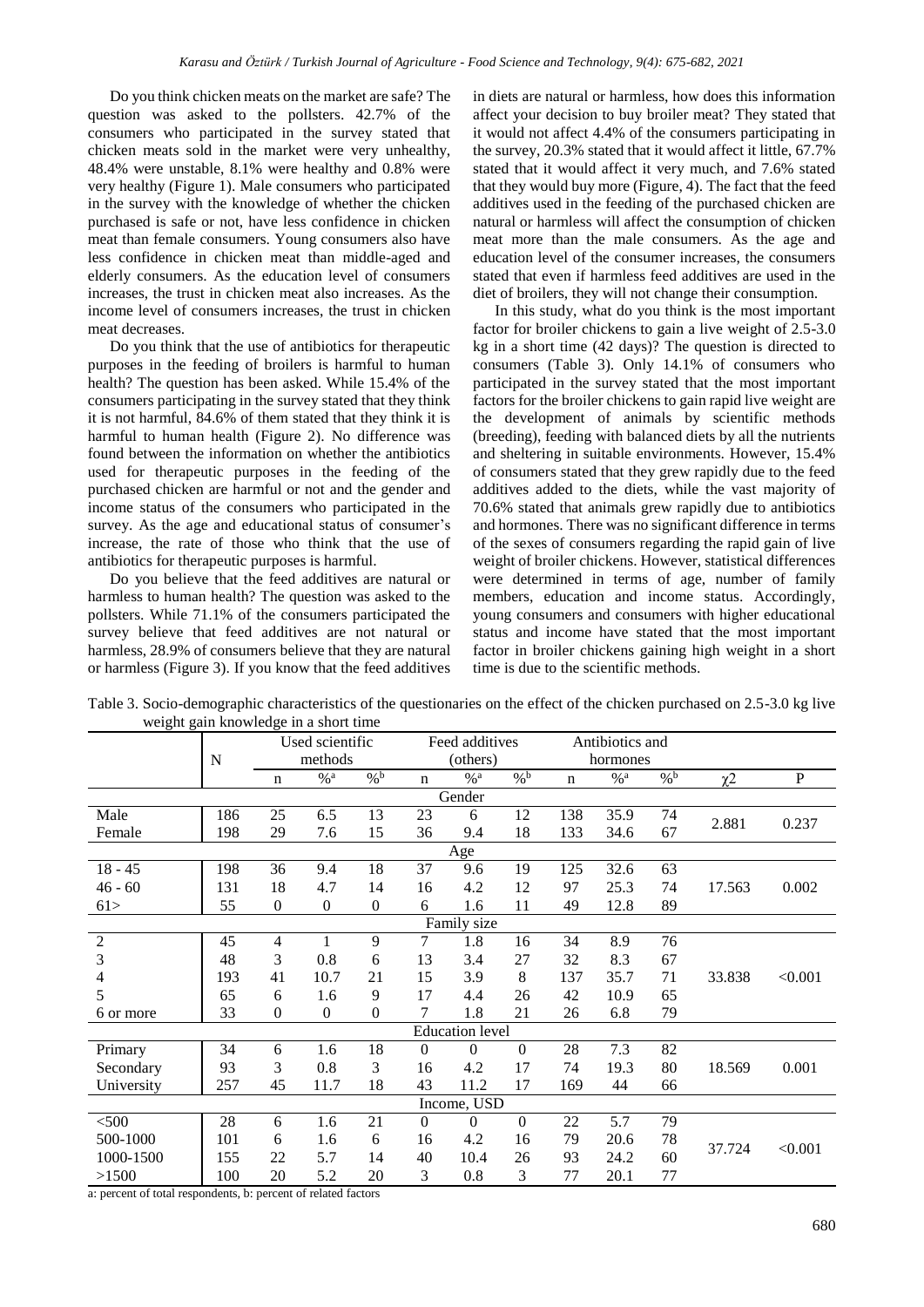As, the age of the consumers increased, the rate of those who believed that the effects of antibiotics and hormones were important in rapid growth of broilers increased. As, the education level of consumers increases, the knowledge about the effect of scientific methods and feed additives increases, and the rate of those who believe that hormones and antibiotics are effective decreases (Table 3).

In recent years, consumers have been closely concerned with the price and nutritional value of poultry products, as well as product quality such as hygiene, food safety, color, aroma and flavor. In addition to the genetic characteristics and reliability of animals and feeds, it is questioned whether substances harmful to animal and human health are used (Mesias et al., 2005). The majority of consumers attributed the high live weight gain of broilers to the use of antibiotics, hormones and feed additives as well as the use of GMO feeds (Karasu and Ozturk, 2020). Van Loo et al (2010) reported that when asked whether the use of antibiotics as growth promoters is acceptable, the vast majority (62.4%) of the pollsters strongly opposed it, while a significant portion (30.2%) declared neither support nor opposition.

The condition of the meat to be produced, its price, and even cultural and social factors can significantly influence purchasing decisions. In conditioning consumer behavior, it is also necessary to determine how relevant certain information is, such as the origin and diet of the animal, how it was bred, its age, veterinary practices and slaughter (Mesias et al., 2005). Stuart et al. (2015) suggested that publications that reflect the reality of the use of antibiotics and hormones in poultry should be made and rational marketing strategies should be developed to combat misinforming campaigns on agriculture. Thus, consumer understanding of the health of poultry can be improved. Our research results show that the majority of consumers do not have enough information about feedstuffs, feeding and contents of diets used in broiler nutrition. The majority of consumers reported that they thought hormone and anitibiotic were used in broiler chickens. They stated that if they know that hormones and antibiotics are not used in broiler nutrition, they will affect the amount of broiler meat purchase positively.

### **Conclusions**

These findings obtained in our study show that false perception, which are common throughout the world and do not match the facts, continues to increase. This finding revealed that the effects of unfounded rhetoric and speculative news damaging the sector on consumers are quite large. According to this result, it is necessary to increase the knowledge level of consumers and to allow them to make conscious choices. It is important for the future of the sector that the stakeholders of the sector present the legal legislation that antibiotics and hormones are not used in animal feeding.

### **Acknowlodgements**

We thank Ondokuz Mayıs University for providing financial support to our research project (PYO.ZRT.1904.17.005). This article is summarized from Kerem Karasu's MSc thesis conducted under the supervision of Ergin Ozturk.

#### **References**

- Bekar E 2013. Consumer attitudes towards food safety. Journal of Agricultural Sciences of Yuzuncuyıl University 23(2): 90-101.
- Bryant C, Szejda K, Parekh N, Deshpande V and Tse B. 2019. A Survey of consumer perceptions of plant-based and clean meat in the USA, India, and China. Frontiers in Sustainable Food Systems, 3: 11. doi: 10.3389/fsufs.2019.00011
- Caro D, Davis SJ, Bastianoni S and Caldeira K. 2017. Greenhouse gas emissions due to meat production in the last fifty years, January 2017, In book: Quantification of Climate Variability, Adaptation and Mitigation for Agricultural Sustainability (pp.27-37) doi: 10.1007/978-3-319-32059-5\_2.
- Collins M. 1986. Consumer market research handbook. Sampling editör: R. Worcester, vd. Eisevier Science Publishing Company Inc. London.
- Demir AP and Aydın E. 2018. Negative on hormone and antibiotic use the effect of news on consumers' consumption habits of chicken meat (Kars province example). Journal of Mehmet Akif Ersoy Veterinary Faculty 3(1): 55-63.
- Dokuzlu S, Barış O, Secer C and Güldaş M. 2013. Chicken meat consumption habits and brand preferences in Turkey. Journal of Uludağ University Faculty of Agriculture 27(2): 83-92.
- Donoghue DJ. 2003. Antibiotic residues in poultry tissues and eggs: human health concerns? Poultry Science 82(4): 618- 621. doi:10.1093/ps/82.4.618.
- Edgar LD, Johnson DM and Estes S. 2017. Poultry production messaging in two national-circulation newspapers. Journal of Applied Communications 6-19.
- Erian I and Phillips CJ. 2017. Public understanding and attitudes towards meat chicken production and relations to consumption. Animals 7(3): 20.
- FAO. 2017. Meat and meat product. Food and Agriculture Organization of the United Nations, Rome.
- Fiala N. 2008. Meeting the demand: An estimation of potential future greenhouse gas emissions from meat production. Ecological Economics, 67(3), 412–419. https://doi.org/ 10.1016/j.ecolecon.2007.12.021
- Food And Drug Administration (FDA). 2015. "Steroid Hormone Implants Used for Growth in Food-Producing Animals." Oct.20, 2015.
- Food And Drug Administration (FDA). 2016. Reminds reatils establishements of upcomingchanges to the use of antibiotics in food animals. https://www.fda.gov/AnimalVeterinary/ NewsEvents/CVMUpdates/ucm507355.ht Accessed Agust 1, 2020.
- Gulab S. 2018. Understanding consumer attitudes towards antimicrobial risk reducing practices, (Masters Thesis), pp 88. The University of Nebraska, Lincoln, Nebraska. http://digitalcommons.unl.edu/agecondiss/51
- İnci H, Karakaya E, Şengül T and Söğüt B. 2014. The structure of poultry meat consumption in Bingöl province. Turkish Journal of Agricultural and Natural Sciences 1(1): 17–24.
- Jeong SH, Kang D, Lim MV, Kang CS and Sung HJ. 2010. Risk assessment of growth hormones and antimicrobial residues in meat. Toxicology Research 26(4): 301–313. doi: 10.5487/ TR.2010.26.4.301.
- Karadavut U and Taşkın A. 2014. Determination of factors affecting poultry meat consumption in Kirşehir province, Tekirdağ Namık Kemal Üniversitesi Ziraat Fakültesi Dergisi 11(1): 37-43.
- Karasu K and Ozturk E. 2020. The effects of genetically modified feeds on consumers' preferences in buying broiler meat. Austin Journal of Nutrition & Metabolism 7(4): 1087.
- Kennedy D. 2013. Time to deal with antibiotics. Science 342:777.
- Kılıç O, Boz İ, Eryılmaz A.G. 2020. Determination of consumers' behaviors in food purchasing, conservation, consumption, and food safety. Journal of Management and Economics Research (Yönetim ve Ekonomi Araştırmaları Dergisi) 18(2): 29-40. doi: http://dx.doi.org/10.11611/yead.673537